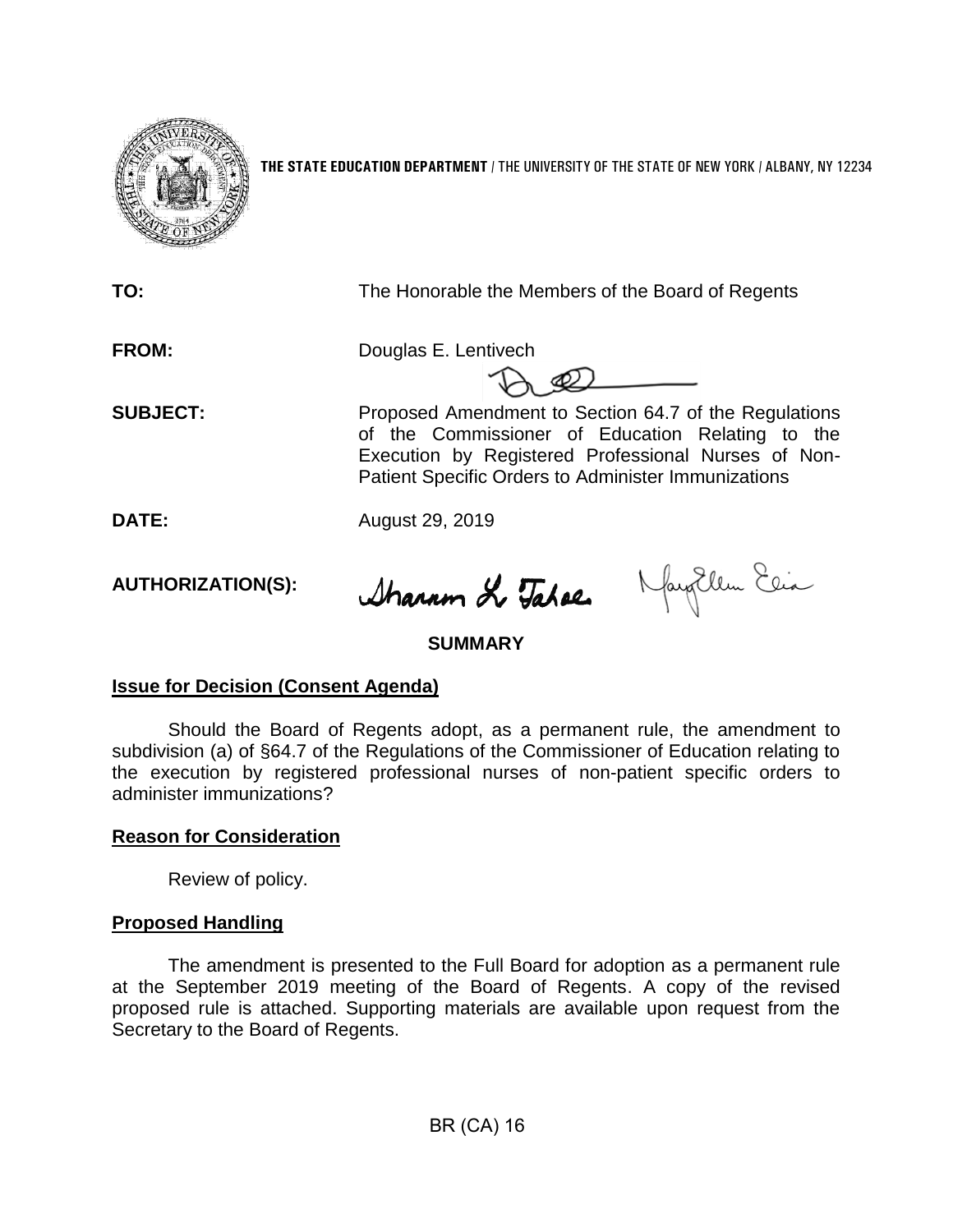#### **Procedural History**

The proposed amendment was initially presented to the Professional Practice Committee for recommendation and to the Full Board for adoption as an emergency action at the March 2019 meeting of the Board of Regents, effective March 12, 2109. A Notice of Emergency Adoption and Proposed Rule Making was published in the State Register on March 27, 2019 for a 60-day comment period.

The proposed amendment acted on by the Board of Regents at the March 2019 meeting, which amended subdivision (a) of section 64.7 of the Regulations of the Commissioner of Education, was intended to expand access to immunizing agents for infants, children and adults necessary to enhance the protection of the public health.

After the publication of the proposed rule in the State Register on March 27, 2019, Department staff discovered that section 64.7(a)(1)(i)(c) used the term "vaccines" instead of the more appropriate term "immunizing agents." The purpose of section  $64.7(a)(1)(i)(c)$  is to allow the New State Health Department to have maximum flexibility when combatting an epidemic or outbreak. The term "immunizing agents" includes both vaccines and immunoglobulin drugs. Thus, replacing the term "vaccines" with the term "immunizing agents" will allow registered professional nurses to execute non-patient specific orders for administering vaccines and/or immunoglobulin drugs to combat an outbreak or epidemic. In addition to the 2018-2019 influenza season, New York is currently confronting severe, worsening measles outbreaks in communities in New York City and the Mid-Hudson Valley. To protect as many New Yorkers as possible from diseases such as influenza and measles, registered professional nurses need to be able to administer vaccines and, in some cases immunoglobulin drugs, pursuant to nonpatient specific orders and protocols issued by physicians or nurse practitioners.

Consequently, a revision was made to the proposed rulemaking to use the more appropriate term "immunizing agents" to ensure that the intent of the proposed rulemaking to enhance the protection of the public health by expanding access to needed immunizing agents for infants, children and adults could be effectuated. Therefore, at the June 2019 Regents meeting, the March 2019 emergency action was repealed, effective June 4, 2019, and the revised proposed rule was adopted on an emergency basis (second emergency), to ensure that the emergency rule, as revised remains continuously in effect until the effective date of its adoption as a permanent rule. A Notice of Emergency Adoption and Revised Rule Making was published in the State Register on June 19, 2019 for an additional 45-day public comment period which expired on August 2, 2019.

Subsequent to the above-referenced publication of the Notice of Emergency Adoption and Revised Rule Making in the State Register, the Department received no comments on the proposed amendment. Therefore, an Assessment of Public Comment is not required and no changes to the revised proposed amendment are needed.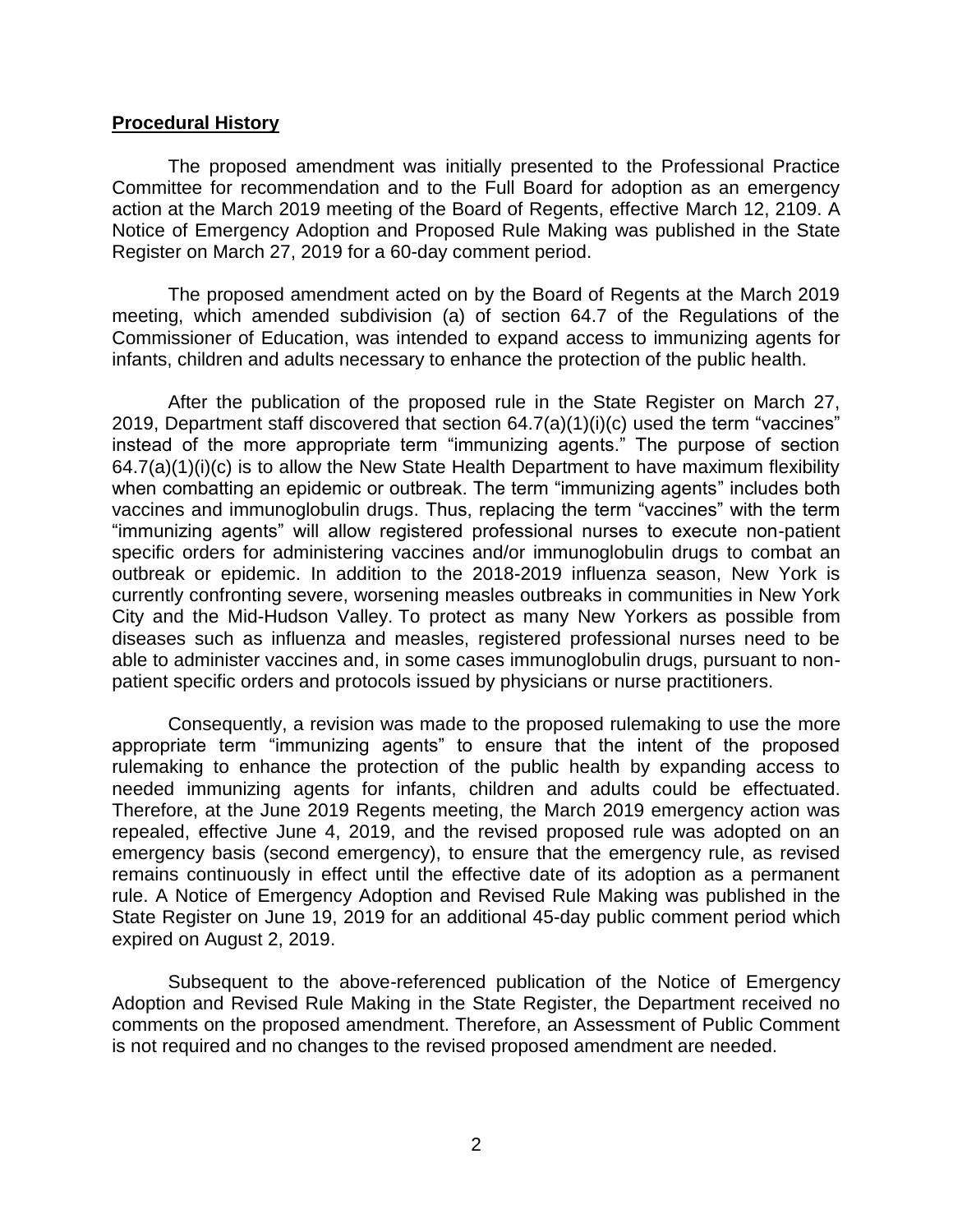Because the June 2019 revised emergency rule was set to expire on August 2, 2019, at the July 2019 Regents meeting, the revised proposed rule was again adopted on an emergency basis (third emergency), effective August 3, 2019, to ensure that the June emergency rule, as revised, remained continuously in effect until the effective date of its adoption as a permanent rule. A third Notice of Emergency Adoption was published in the State Register on August 21, 2019.

#### **Background Information**

According to the United States Centers for Disease Control and Prevention (CDC), immunization is one of the best ways to protect infants, children and adults from a variety of potentially harmful diseases. In 2005, subdivision (a) of section 64.7 of the Regulations of the Commissioner of Education was adopted, which established the criteria for administering specifically identified immunizations by a registered professional nurse pursuant to a non-patient specific order and protocol. However, since that time, immunization standards have changed significantly, and new immunizing agents have been developed that protect the public against additional infectious diseases.

Therefore, the Department recommends that subdivision (a) of section 64.7 of the Regulations of the Commissioner of Education be amended to reflect these developments in order enhance the protection of the public health by expanding access to needed immunizing agents for infants, children and adults. The CDC currently recommends that infants and children be immunized against the following infectious diseases that are not currently explicitly included in subdivision (a) of section 64.7 of the Regulations of the Commissioner of Education: Influenza; Hepatitis A; Meningococcal Infections; and Pneumococcal Infections. The CDC also recommends that adults be immunized against Human Papilloma Virus and older adults be immunized against Herpes Zoster, neither of which are presently explicitly included subdivision (a) of section 64.7 of the Regulations of the Commissioner of Education.

The proposed amendment makes additional changes to the language and structure of the regulation to match the structure of sections 64.7(e) and (f), related to the non-patient specific order and protocol required for opioid related overdose treatment and hepatitis C tests, which were added to the regulation subsequent to §64.7(a). These changes will provide consistency and clarity to the field.

The proposed amendment would also expand access to seasonal influenza vaccines for infants and children effective beginning with this year's influenza season. In 2018, seasonal influenza reached epidemic proportions in New York State and posed a serious health risk for infants and children, as well as those with compromised immune systems or chronic medical conditions. Allowing more registered professional nurses to administer additional seasonal influenza vaccines to infants and children pursuant to a non-patient specific order and protocol will protect more infants and children from this potentially harmful and sometimes fatal disease.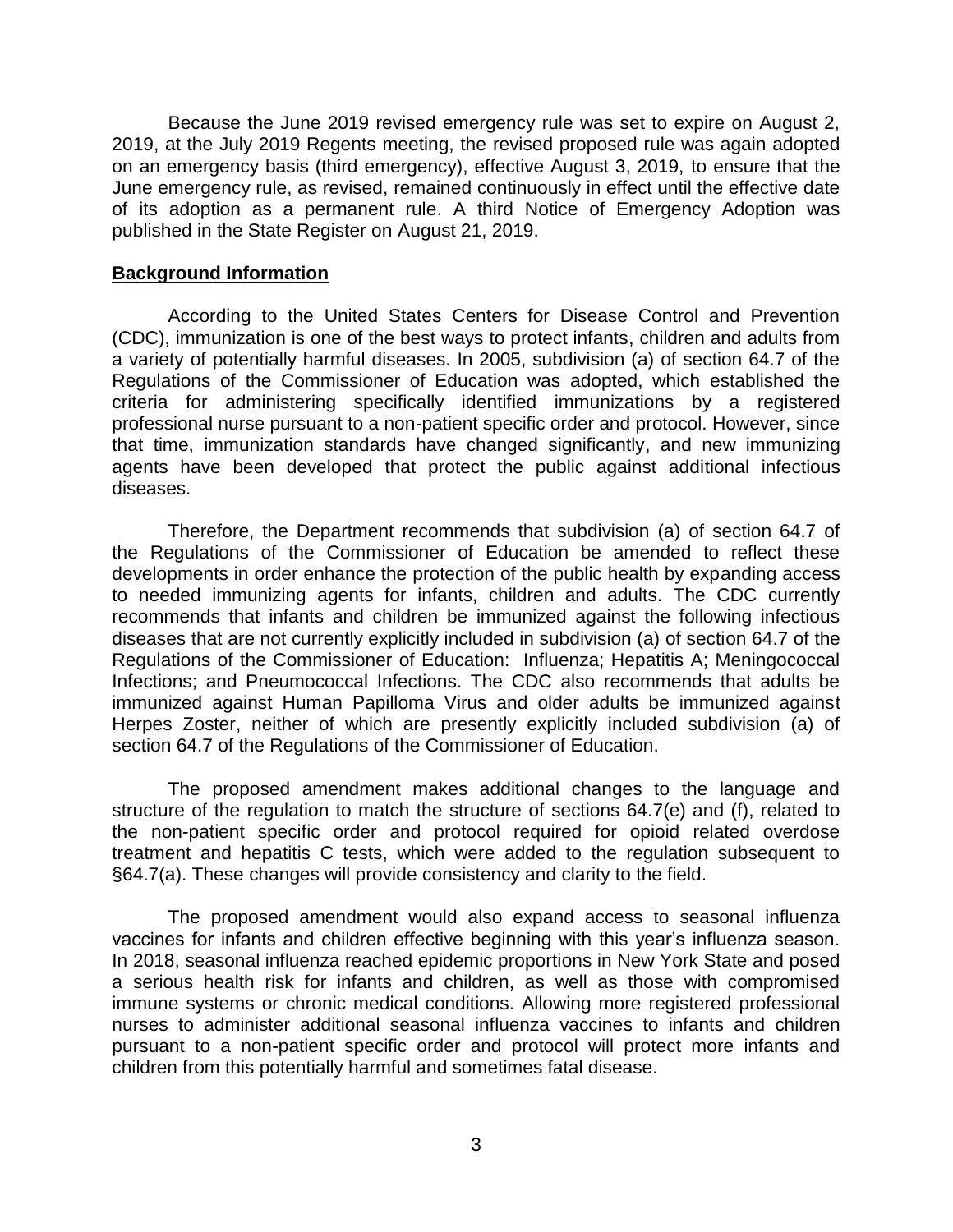In addition, it is vitally important that subdivision (a) of section 64.7 of the Regulations of the Commissioner of Education be amended to expand access to measles vaccines for infants and children. There are currently severe and worsening measles outbreaks in communities in New York City and the Mid-Hudson Valley with very low vaccination rates. Thus, it is critical to make such immunizing agents available to as many children and infants as possible to protect them from this disease. According to the CDC, measles is a highly contagious virus. In some cases, it can cause serious health problems, especially in infants and young children. Pregnant women with measles are also at greater risk of having premature or low-birth-rate babies.

The proposed amendment to subdivision (a) of section 64.7 of the Regulations of the Commissioner of Education expands access to needed immunizing agents for infants, children and adults by, inter alia, explicitly allowing a registered professional nurse to immunize persons under age 18, pursuant to a non-patient specific order, against Influenza, Hepatitis A, Meningococcal Disease, Pneumococcal Disease, Varicella, Diphtheria, Influenza, Haemophilus, Influenzae type b, Hepatitis B, Hib, Measles, Mumps, Polio, Rotavirus, Rubella, Tetanus, Pertussis, and Human Papillomavirus. The CDC currently recommends that infants and children be immunized against these diseases. The proposed amendment further allows registered professional nurses to immunize adults against Herpes Zoster and Human Papilloma Virus, pursuant to a non-patient specific order and protocols, in addition to the diseases listed in the existing regulations. The CDC currently recommends that adults be immunized against both of these diseases.

The proposed amendment to paragraph (1) of subdivision (a) of section 64.7 of the Regulations of the Commissioner of Education includes a clear definition of "immunizing agents" to ensure that all immunizations administered by registered professional nurses are vaccines and immunizing drugs approved by the federal Food and Drug Administration to immunize persons against specific infectious diseases. This proposed amendment assists in ensuring that the immunizing agents administered by registered professional nurses are safe and effective.

The proposed amendment to paragraph (2) of subdivision (a) of section 64.7 of the Regulations of the Commissioner of Education clarifies provisions relating to orders and protocols and removes a provision requiring a registered professional nurse to be employed by or act "as an agent for the Visiting Nurses Association or other equivalent organization…" to immunize infants and children. The removal of this restriction will allow registered professional nurses who work in local health departments and other health settings to immunize children and infants pursuant to a valid non-patient specific order.

The proposed amendment requires that the written non-patient specific order contain the following information: (a) the name, license number and signature of the licensed physician or certified nurse practitioner who orders or prescribes the nonpatient specific order and protocol; (b) the name of the specific immunizing agent to be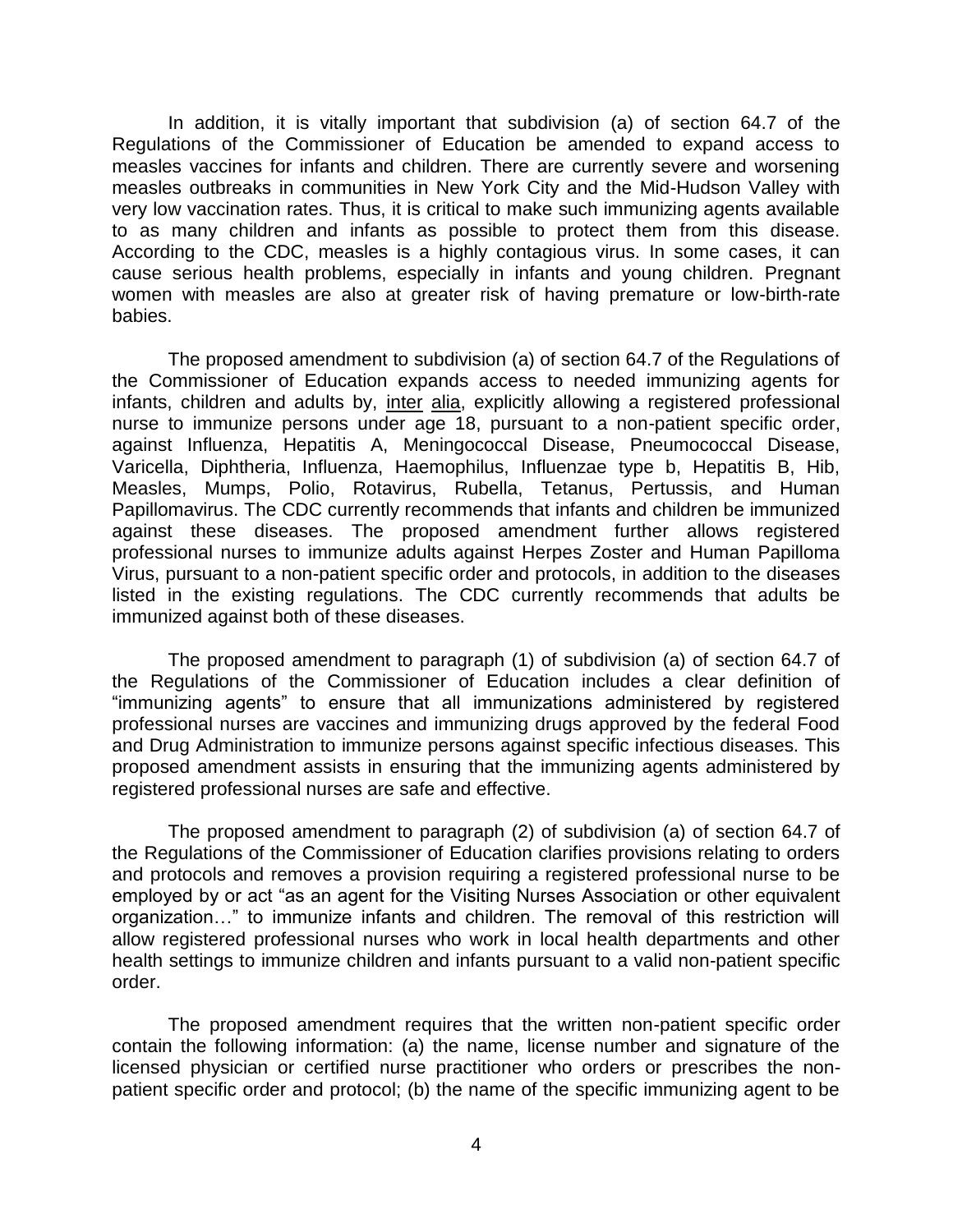administered; (c) a protocol for administering the ordered immunizing agent or a specific reference to a separate written protocol for administering the ordered immunizing agent; (d) the period of time that the order is effective, including the beginning and ending dates; (e) a description of the group(s) of persons to be treated, including an age range for these persons; and (f) the name and license number of the registered professional nurse(s) authorized to execute the non-patient specific order and or the name of the entity that employs or contracts with registered professional nurses to execute the non-patient specific order and protocol.

The proposed amendment also requires that the written protocol must, at a minimum, require the registered professional nurse(s) to ensure that: (a) each potential recipient is assessed, pursuant to criteria in the protocol, for conditions that would qualify or preclude him or her from receiving the ordered immunizing agent(s) and receives federally required vaccine information, such as vaccine information statements, if applicable, and instructions on addressing adverse reactions to the vaccine; (b) informed consent for administering the ordered immunizing agent(s) has been obtained pursuant to the criteria in the protocol; and (c) the administration of the ordered immunizing agent is documented in the recipient's medical record in accordance with the criteria in the protocol and that documentation relating to immunization is maintained.

## **Related Regents Items**

March 2019: Proposed Amendment to Section 64.7 of the Regulations of the Commissioner of Education Relating to the Execution by Registered Professional Nurses of Non-Patient Specific Orders to Administer Immunizations <http://www.regents.nysed.gov/common/regents/files/319ppca1.pdf>

June 2019: Proposed Amendment to Section 64.7 of the Regulations of the Commissioner of Education Relating to the Execution by Registered Professional Nurses of Non-Patient Specific Orders to Administer Immunizations <http://www.regents.nysed.gov/common/regents/files/619ppca1.pdf>

July 2019: Proposed Amendment to Section 64.7 of the Regulations of the Commissioner of Education Relating to the Execution by Registered Professional Nurses of Non-Patient Specific Orders to Administer Immunizations <http://www.regents.nysed.gov/common/regents/files/719brca10.pdf>

## **Recommendation**

It is recommended that the Board of Regents take the following action:

VOTED: That subdivision (a) of section 64.7 of the Regulations of the Commissioner of Education be amended, as submitted, effective September 25, 2019.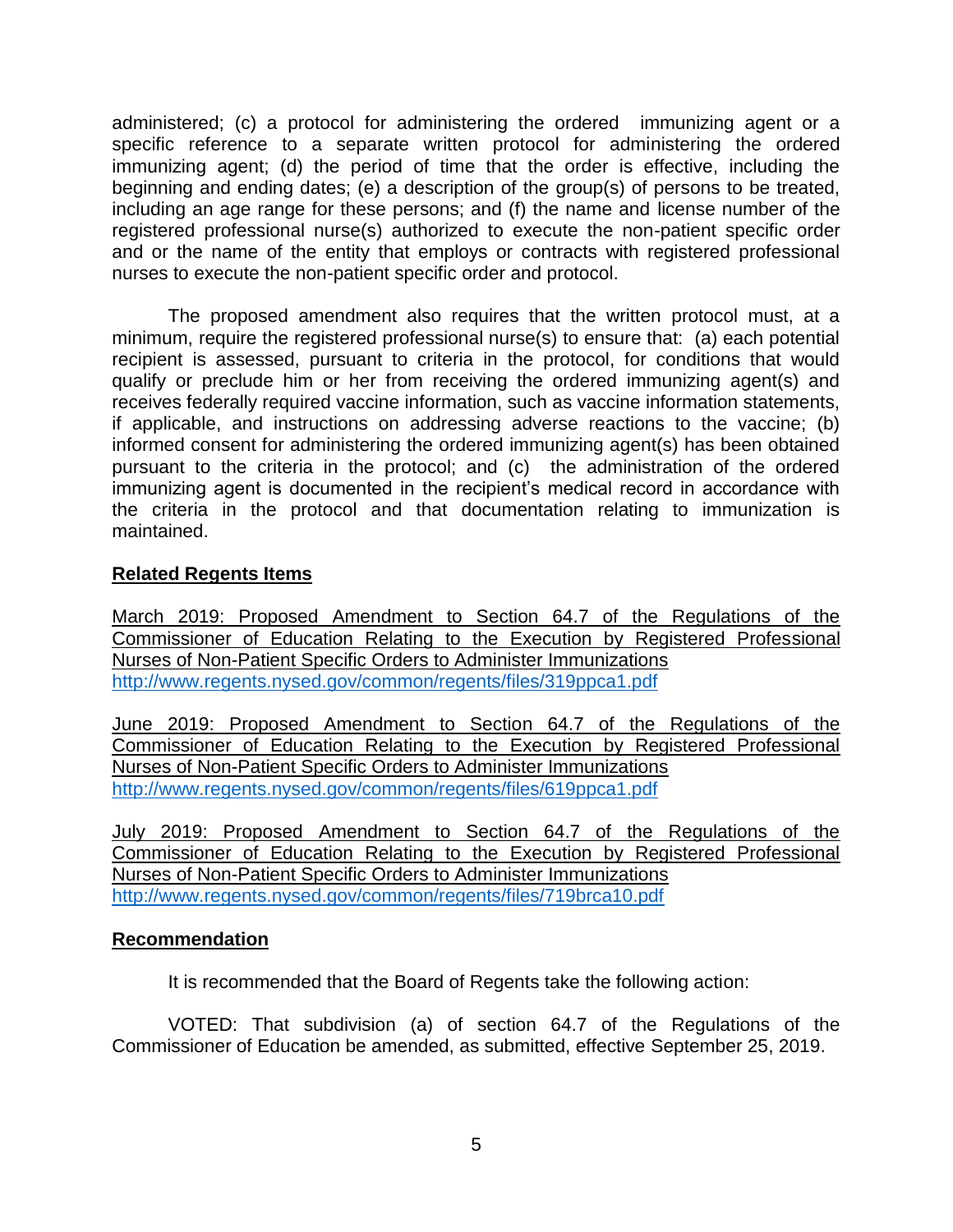## **Timetable for Implementation**

If adopted at the September 2019 meeting, the proposed amendment will become effective as a permanent rule on September 25, 2019.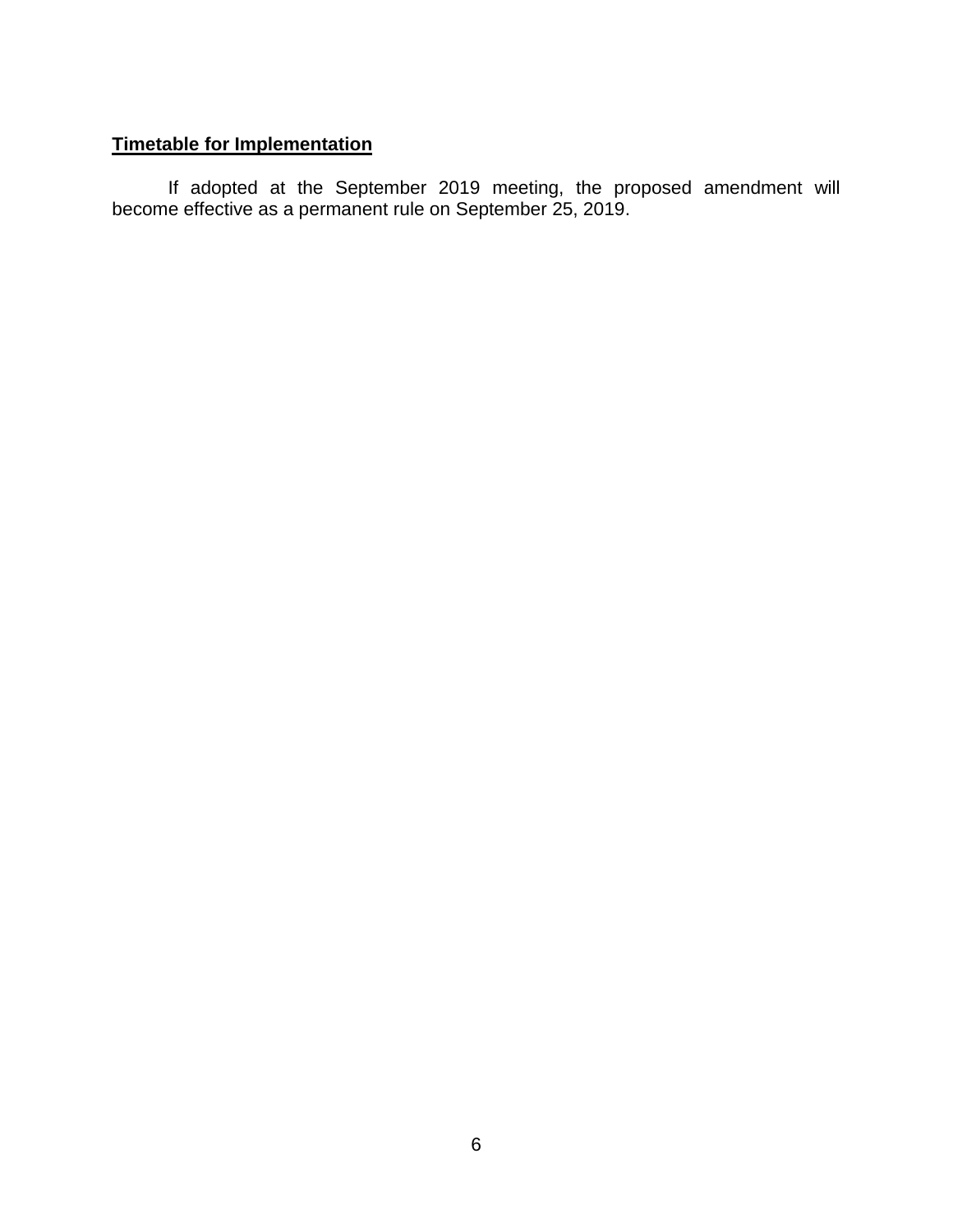#### **Attachment A**

#### AMENDMENT TO THE REGULATIONS OF THE COMMISSIONER OF EDUCATION

Pursuant to sections 207, 6504, 6507, 6527, 6902 and 6909 of the Education Law Subdivision (a) of section 64.7 of the Regulations of the Commissioner of Education is amended, as follows:

64.7 Administration of immunizations, emergency treatment of anaphylaxis, tuberculosis tests, human immunodeficiency virus (HIV) tests, opioid related overdose treatments, hepatitis C tests and screening for syphilis, gonorrhea and/or chlamydia infections pursuant to non-patient specific orders and protocols

(a) Immunizations.

(1) [Pursuant to section 6909(5) of the Education Law, a registered professional nurse shall be authorized to administer immunization agents prescribed in paragraph (2) of this subdivision to patients therein specified, pursuant to a non-patient specific order and protocol prescribed and ordered by a licensed physician or a certified nurse practitioner, provided the registered nurse meets the prerequisite requirements prescribed in paragraph (3) of this subdivision and the order and protocol meets the requirements of paragraph (4) of this subdivision.] As used in this subdivision:

(i) Immunizing agents means vaccines and immunoglobulin drugs approved by the federal Food and Drug Administration to provide immunity against diseases caused by the infectious agents described in clauses (a) through (d) of this subparagraph. For purposes of this subdivision, immunizing agents shall include the following:

(a) in the case of adults, vaccines against the following infectious diseases: Hepatitis A, Hepatitis B, Influenza, Pneumococcus, Diphtheria, Tetanus, Measles,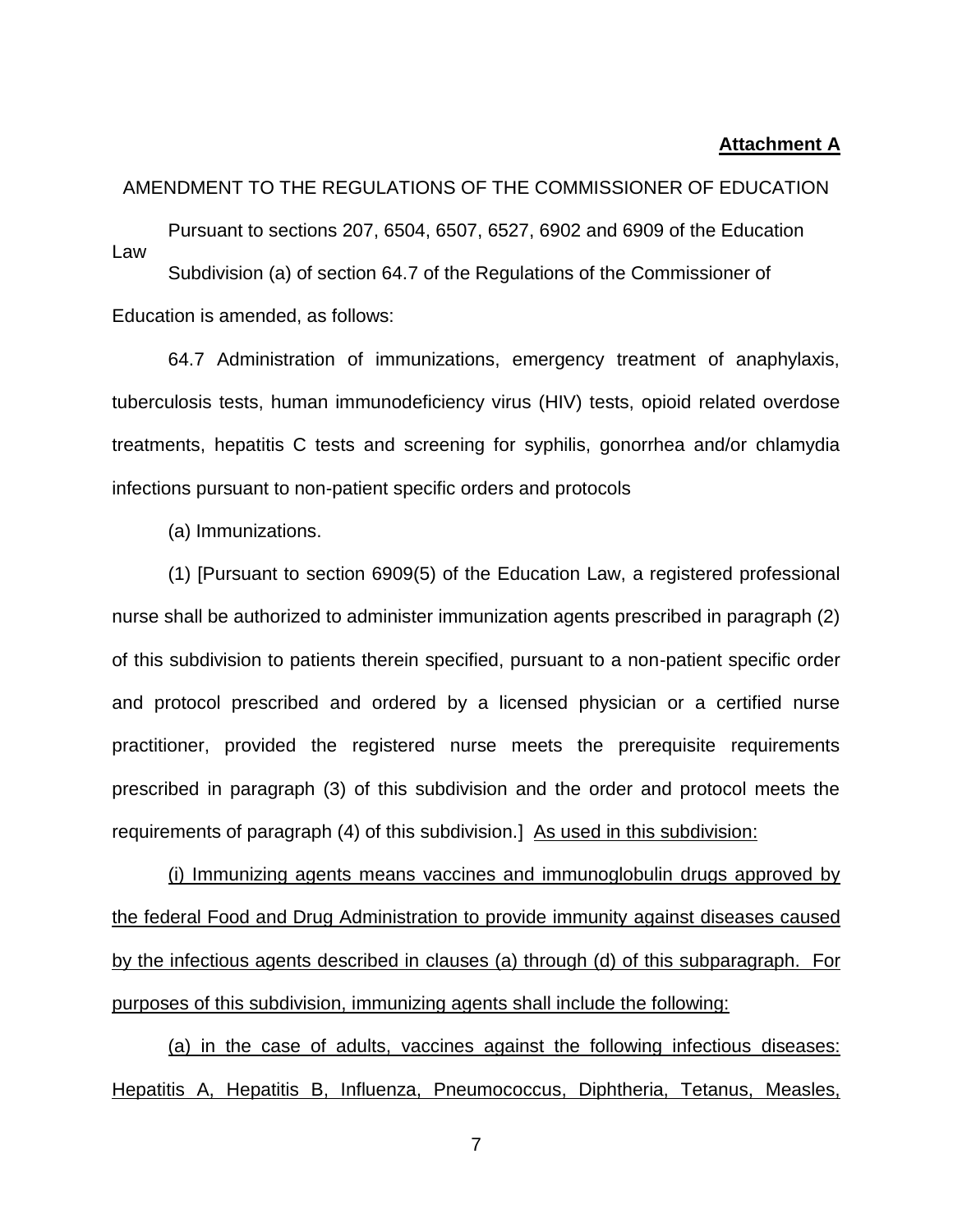Mumps, Rubella, Varicella, Polio, Pertussis, Human Papilloma Virus, Meningococcus, and Herpes Zoster;

(b) in the case of infants and children under the age of 18, vaccines against the following infectious diseases: Diphtheria, Tetanus, Pertussis, Measles, Mumps, Rubella, Varicella, Haemophilus Influenzae Type b (Hib), Polio, Hepatitis B, Hepatitis A, Influenza, Meningococcus, Pneumococcus, Rotavirus, and Human Papilloma Virus;

(c) immunizing agents against an infectious disease that causes an epidemic or a community wide outbreak, provided that such immunizing agents are administered as part of a public health program established by the commissioner of the department of health, a county commissioner of health, or a county public health director to immunize persons against the infectious disease during the epidemic or community outbreak of the infectious disease; and

(d) additional immunizing agents approved by resolution of the Board of Regents upon recommendation by the commissioner that such additional immunization agents are safe and effective immunization agents for registered professional nurses to administer to patients, pursuant to a non-patient specific order and protocol as prescribed in this section, after consideration of the recommendations of State and/or nationwide authorities that evaluate the effectiveness and safety of immunization agents, including but not limited to the Centers for Disease Control and Prevention of the U.S. Department of Health and Human Services. Such additional immunization agents, which are not specifically enumerated in this subparagraph, may be removed by resolution of the Board of Regents, upon recommendation of the commissioner that such immunization agents are not safe and effective immunization agents for registered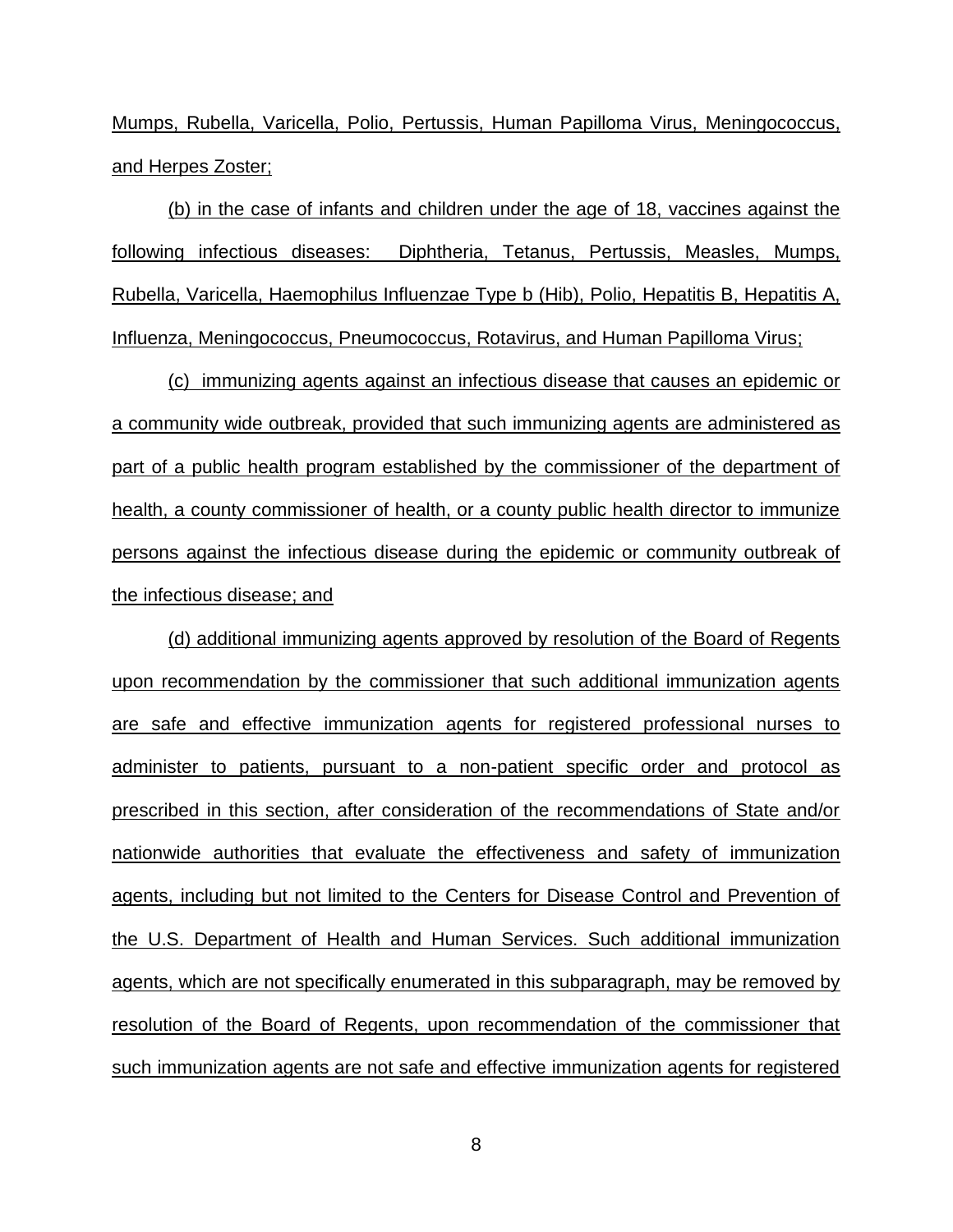professional nurses to administer to patients, pursuant to a non-patient specific order and protocol as prescribed in this section, after consideration of the recommendations of State and/or nationwide authorities that evaluate the effectiveness and safety of immunization agents, including but not limited to the Centers for Disease Control and Prevention of the U.S. Department of Health and Human Services.

(ii) Entity means a state or local government, partnership, corporation or other legal entity that is authorized by the public health law, education law or other state statute to provide professional nursing services.

(2) [Authorized immunization agents.] A registered professional nurse may administer immunizing agent(s) pursuant to a written non-patient specific order and protocol prescribed or ordered by a licensed physician or a certified nurse practitioner, provided that the requirements of this subdivision are met.

(i) [Adult immunizations. A registered professional nurse that meets the requirements of paragraph (3) of this subdivision shall be authorized to administer the following immunization agents to patients 18 years of age or older, pursuant to a nonpatient specific order and protocol prescribed and ordered by a licensed physician or a certified nurse practitioner that meets the requirements of paragraph (4) of this subdivision: Hepatitis A, Hepatitis B, Influenza, Pneumococcus, Meningococcus, Diphtheria, Tetanus, Measles, Mumps, Rubella, Varicella, Inactivated Polio, and additional immunizations agents approved by resolution of the Board of Regents upon recommendation by the commissioner that such additional immunization agents are safe and effective immunization agents for registered professional nurses to administer to patients who are 18 years of age or older, pursuant to a non-patient specific order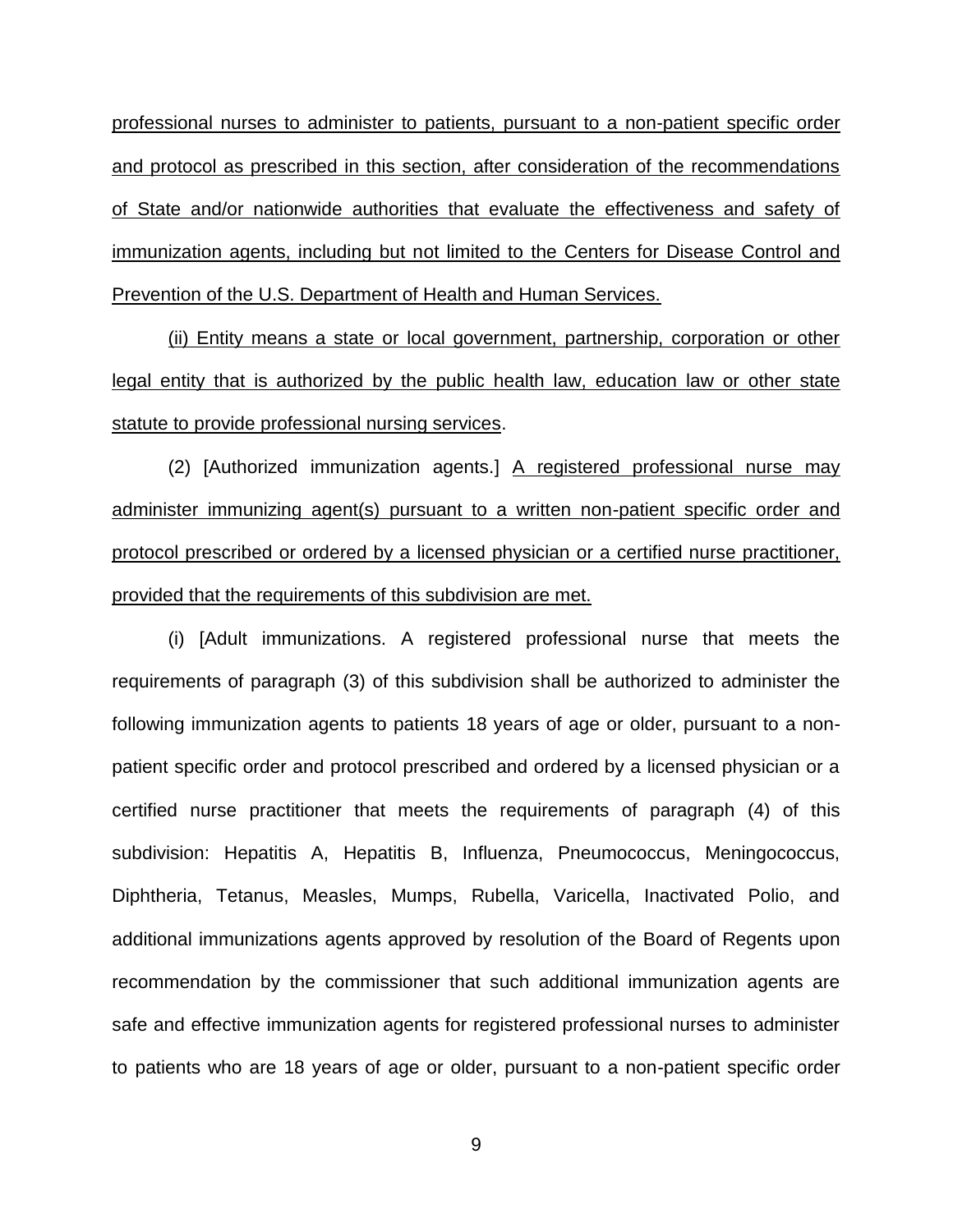and protocol as prescribed in this section, after consideration of the recommendations of State and/or nationwide authorities that evaluate the effectiveness and safety of immunization agents, including but not limited to the Centers for Disease Control and Prevention of the U.S. Department of Health and Human Services. Such additional immunization agents, which are not specifically enumerated in this subparagraph, may be removed by resolution of the Board of Regents, upon recommendation of the commissioner that such immunization agents are not safe and effective immunization agents for registered professional nurses to administer to patients who are 18 years of age or older, pursuant to a non-patient specific order and protocol as prescribed in this section, after consideration of the recommendations of State and/or nationwide authorities that evaluate the effectiveness and safety of immunization agents, including but not limited to the Centers for Disease Control and Prevention of the U.S. Department of Health and Human Services.] The registered professional nurse shall be certified in cardio-pulmonary resuscitation or basic life support by the American Red Cross, the American Heart Association or an equivalent organization acceptable to the department which has an established record of providing programs of cardio-pulmonary resuscitation training.

(ii) [Child immunizations. A registered professional nurse that meets the requirements of paragraph (3) of this subdivision and who is employed or is acting as an agent for the Visiting Nurses Association or other equivalent organization as determined by the department that is legally authorized to provide nursing services, or for a State, county, municipal or other government agency, shall be authorized to administer the following immunization agents to patients under the age of 18, pursuant to a non-patient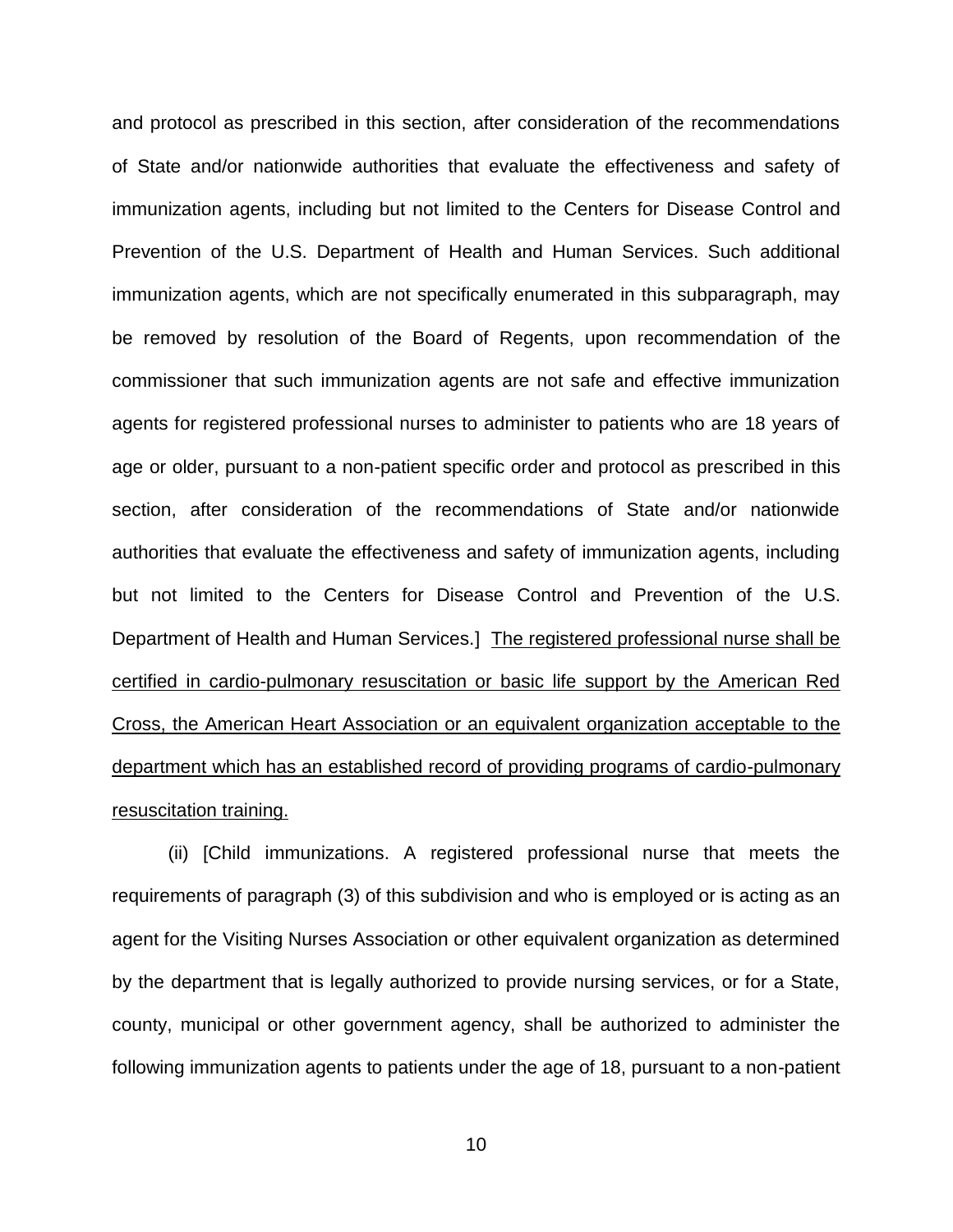specific order and protocol prescribed and ordered by a licensed physician or a certified nurse practitioner that meets the requirements of paragraph (4) of this subdivision: Diphtheria, Tetanus, Acellular Pertussis, Measles, Mumps, Rubella, Varicella, Haemophilus Influenzae Type b (Hib), Inactivated Polio, Hepatitis B, and additional immunizations agents approved by resolution of the Board of Regents upon recommendation by the commissioner that such additional immunization agents are safe and effective immunization agents for registered professional nurses to administer to patients who are under the age of 18 years old, pursuant to a non-patient specific order and protocol as prescribed in this section, after consideration of the recommendations of State and/or nationwide authorities that evaluate the safety and effectiveness of immunization agents, including but not limited to the Centers for Disease Control and Prevention of the U.S. Department of Health and Human Services. Such additional immunization agents, which are not specifically enumerated in this subparagraph, may be removed by resolution of the Board of Regents, upon recommendation of the commissioner that such immunization agents are not safe and effective immunization agents for registered professional nurses to administer to patients who are under the age of 18 years old, pursuant to a non-patient specific order and protocol prescribed in this section, after consideration of the recommendations of State and/or nationwide authorities that evaluate the effectiveness and safety of immunization agents, including but not limited to the Centers for Disease Control and Prevention of the U.S. Department of Health and Human Services.] The registered professional nurse shall ensure that anaphylactic agents, syringes and needles are available at the location where the immunizing agents are being administered.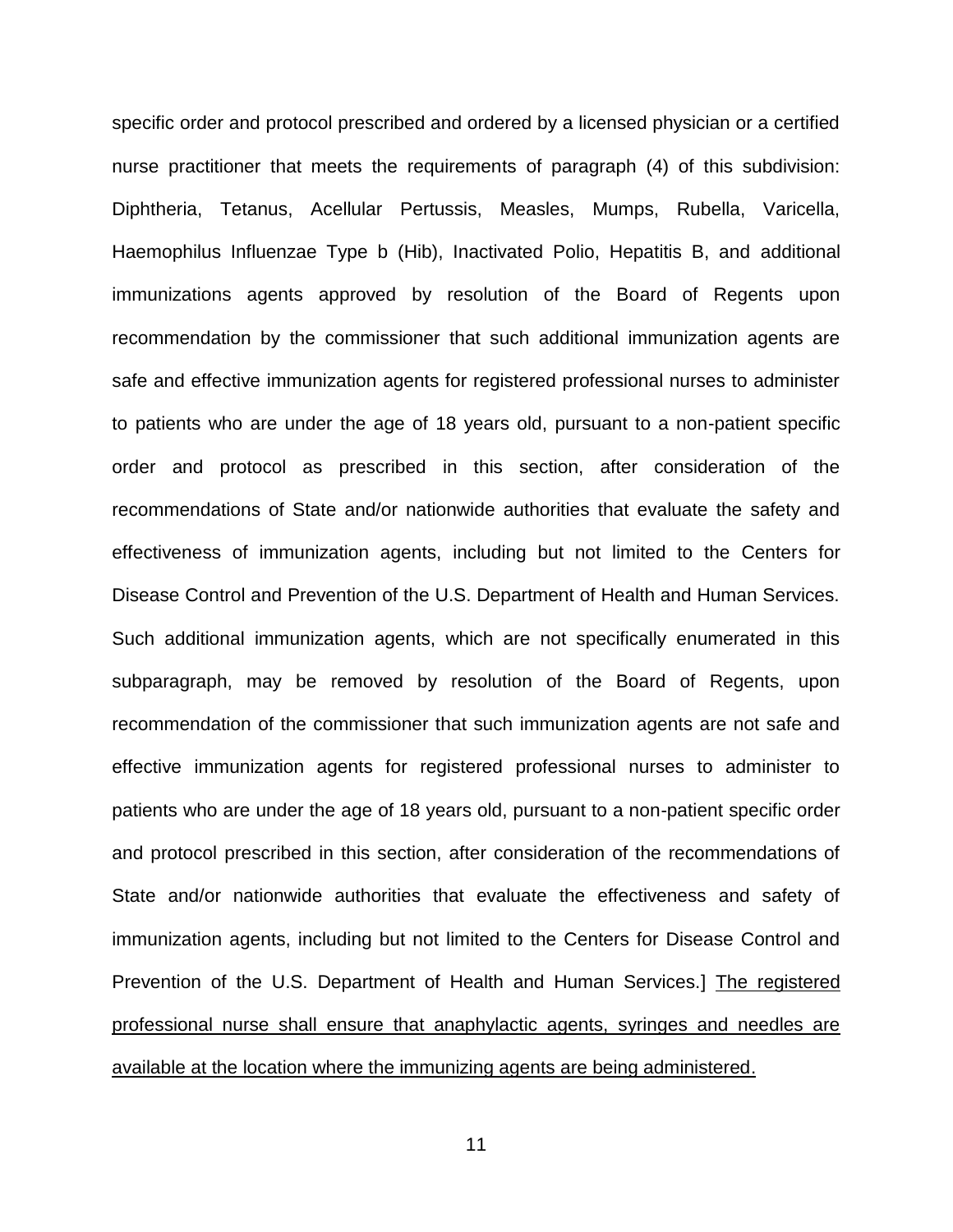[(iii) Epidemics. Notwithstanding the requirements of subparagraphs (i) and (ii) of this paragraph, a registered professional nurse that meets the requirements of paragraph (3) of this subdivision shall be authorized to administer to patients, pursuant to a non-patient specific order and protocol prescribed and ordered by a licensed physician or a nurse practitioner that meets the requirements of paragraph (4) of this subdivision, any immunization agents authorized under such order and protocol to be administered as part of an immunization program maintained, authorized, or under the auspices of the Commissioner of Health, a county commissioner of health, or a county public health director, when such an immunization program is instituted pursuant to an epidemic declared by such official.]

(3) [Prerequisite requirements. For a registered professional nurse authorized to administer immunization agents prescribed in paragraph (2) of this subdivision to recipients therein specified, pursuant to a non-patient specific order and protocol prescribed by a licensed physician or a certified nurse practitioner, such registered professional nurse shall be currently certified in cardio-pulmonary resuscitation by a program of the American Red Cross or the American Heart Association or an equivalent organization acceptable to the department, which has an established record of providing programs of cardio-pulmonary resuscitation training.

(4)] Order and protocol.

(i) [The registered professional nurse shall either maintain or ensure the maintenance of a copy of the non-patient specific order and protocol prescribed by a licensed physician or a certified nurse practitioner which authorizes a registered professional nurse to administer immunization agents, in accordance with the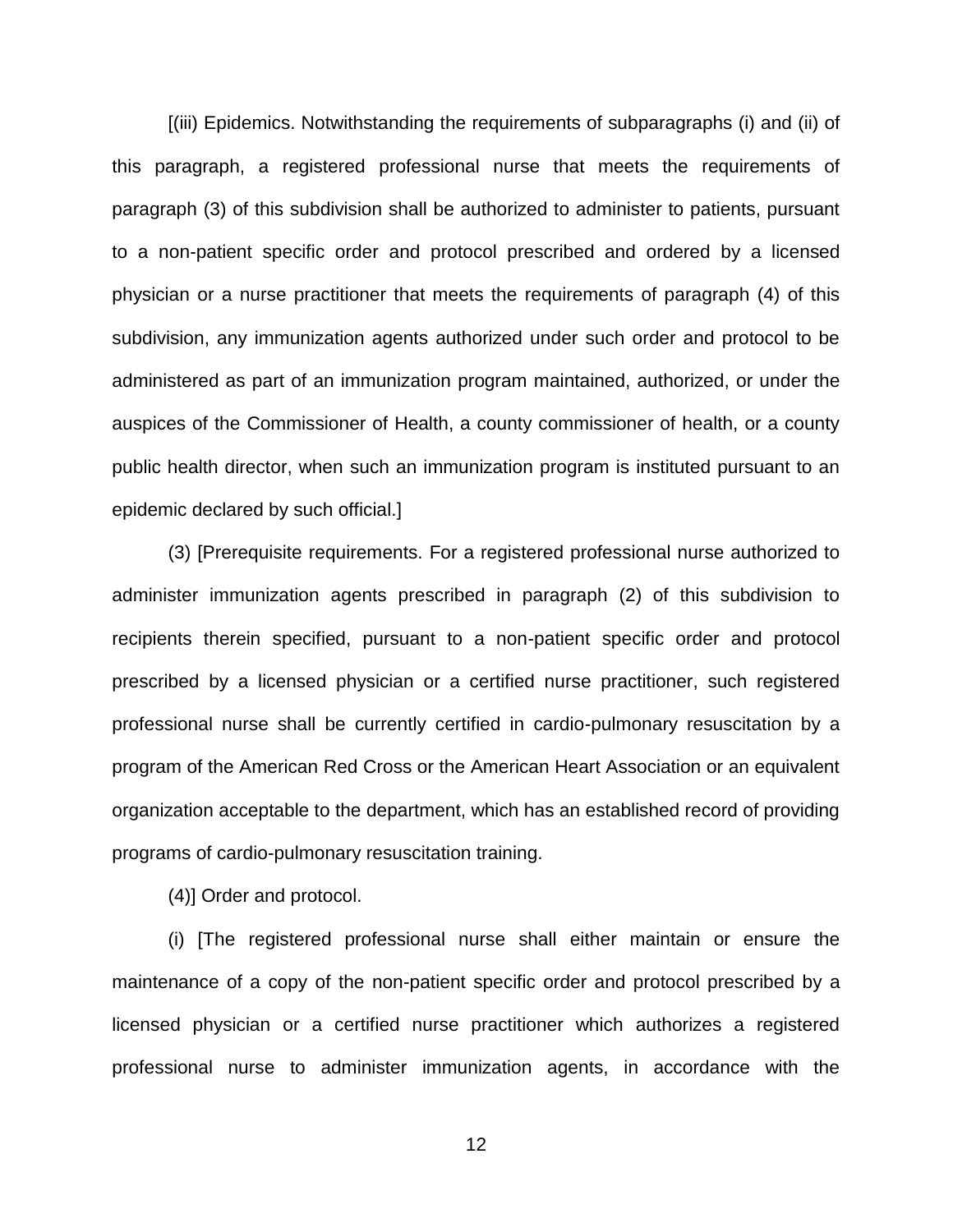requirements of paragraph (1) of this subdivision. The order prescribed in subparagraph (ii) of this paragraph shall incorporate a protocol that meets the requirements of subparagraph (iii) of this paragraph. Such order and protocol shall be considered a record of the patient who is immunized and maintained as a record for the period of time prescribed in section 29.2(a)(3) of this Title.] The non-patient specific order shall include, at a minimum, the following:

(a) the name, license number and signature of the licensed physician or certified nurse practitioner who orders or prescribes the non-patient specific order and protocol;

(b) the name of the specific immunizing agent(s) to be administered;

(c) a protocol for administering the ordered immunizing agent(s) or a specific reference to a separate written protocol for administering the ordered immunizing agent(s), which shall meet the requirements of subparagraph (ii) of this paragraph;

(d) the period of time that the order is effective, including the beginning and ending dates;

(e) a description of the group(s) of persons to be immunized, including the age range of such persons;

(f) the name and license number of the registered professional nurse(s) authorized to execute the non-patient specific order and protocol to administer the immunizing agent(s); or the name of the entity that employs or contracts with registered professional nurses to execute the non-patient specific order and protocol, provided that the registered professional nurse(s) execute the non-patient specific order and protocol only in the course of such employment or pursuant to such contract and provided further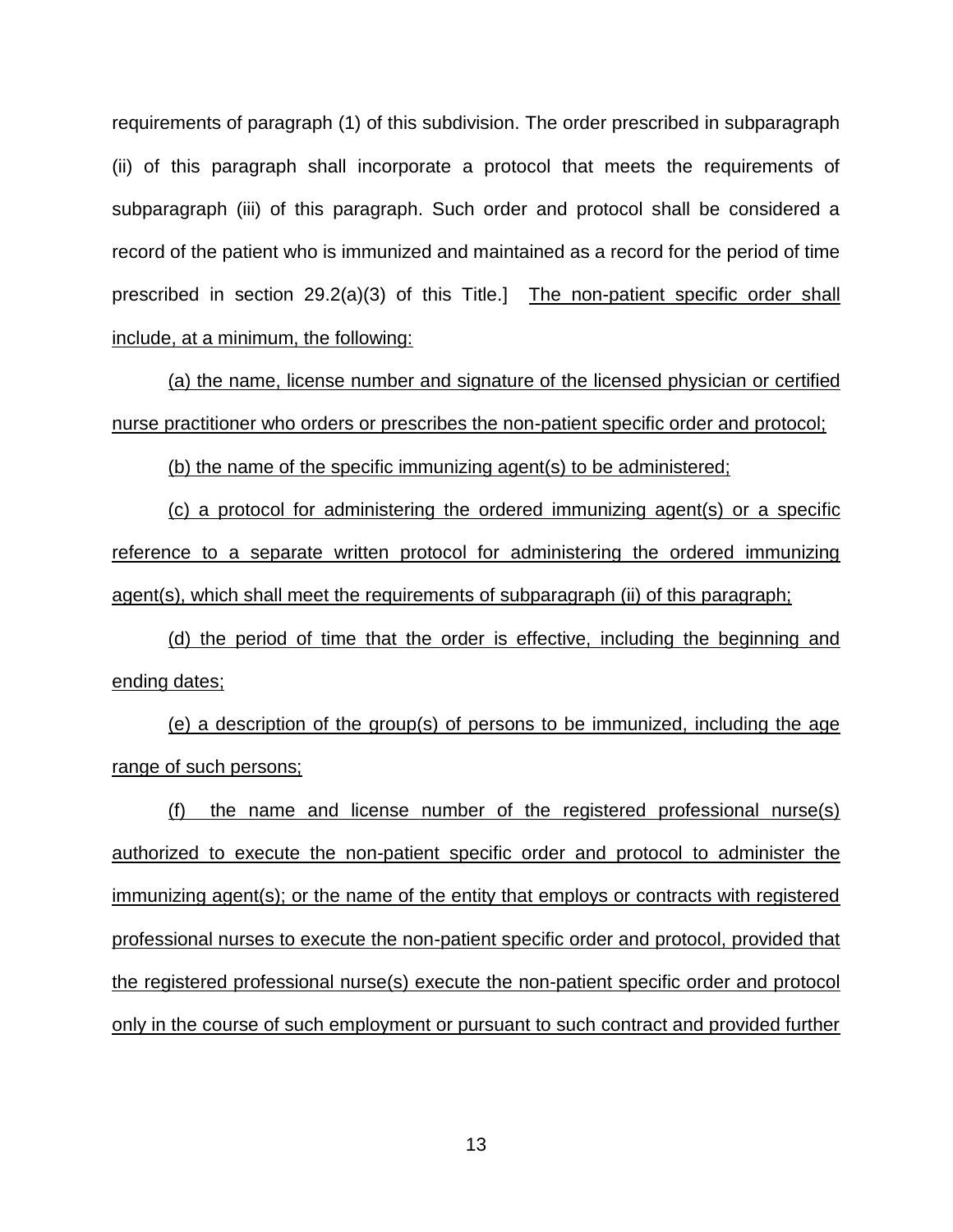# that the entity is legally authorized to employ or contract with registered professional nurses to provide nursing services.

(ii) [The order shall authorize one or more named registered professional nurses, or registered professional nurses who are not individually named but are identified as employed or under contract with an entity that is legally authorized to employ or contract with registered professional nurses to provide nursing services, to administer specified immunization agents for a prescribed period of time. In instances in which the registered professional nurses are not individually named in the order, but are identified as employed or under contract with an entity that is legally authorized to employ or contract with registered professional nurses to provide nursing services, such registered professional nurses shall not be authorized by such order to administer immunizations outside of such employment or contract. The order shall contain but shall not be limited to the following information:] The written protocol, incorporated into the order prescribed in subparagraph (i) of this paragraph, shall, at a minimum, require the registered professional nurse(s) to ensure that:

(a) [the specific immunization agents that the registered professional nurse(s) is permitted to administer;] each potential recipient is assessed, pursuant to criteria in the protocol, for conditions that would qualify or preclude him or her from receiving the ordered immunizing agent(s);

(b) [the period of time that the order is effective, including the beginning and ending dates;] the potential recipient, or when the potential recipient lacks capacity to consent, a person authorized pursuant to law to consent to health care for the potential recipient, receives federally required vaccine information, such as vaccine information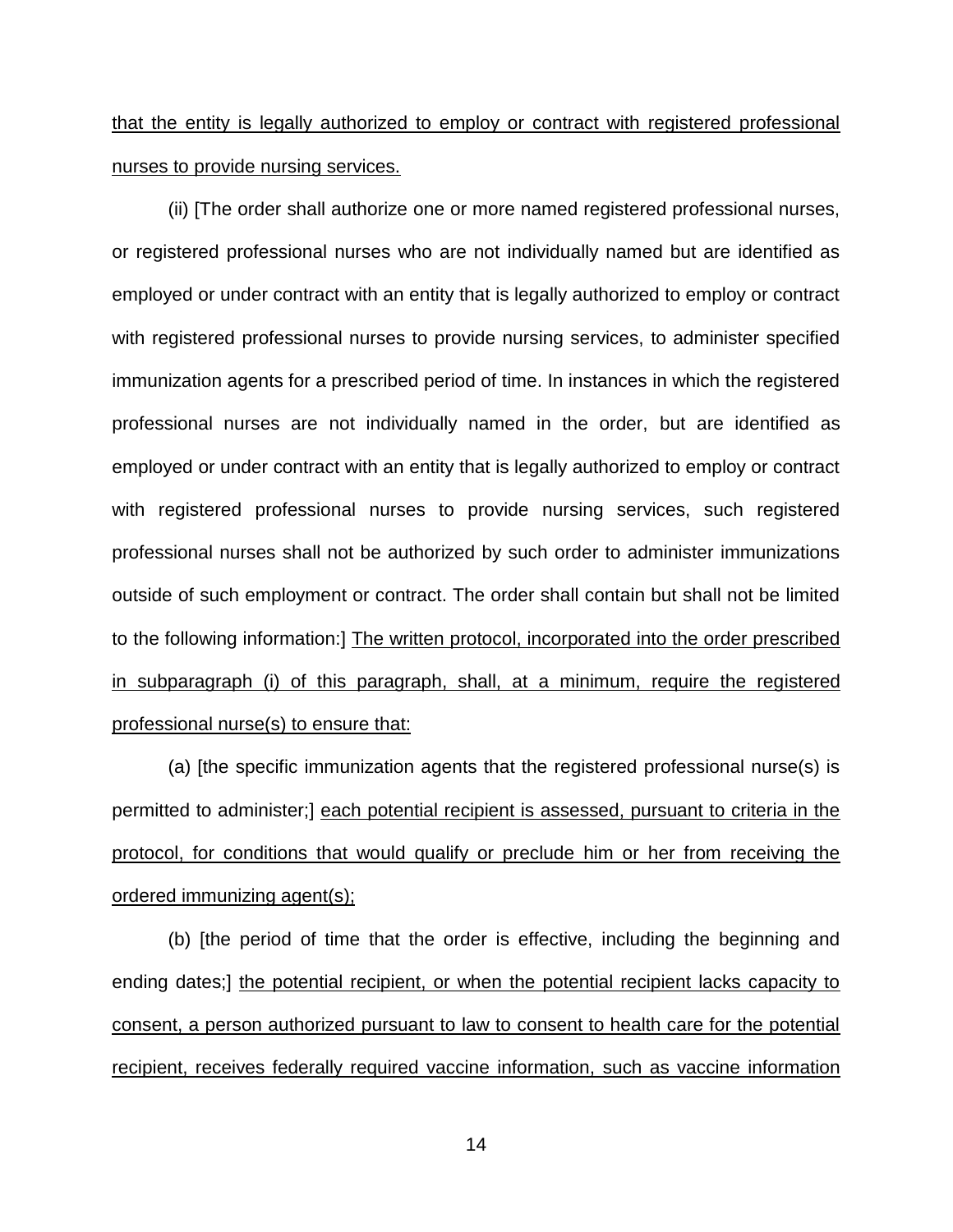statements, if applicable, and instructions on addressing adverse reactions to the vaccine;

(c) [the name and license number of the registered professional nurse(s) authorized to administer the immunization agent(s) pursuant to the order; or the name of the entity that is legally authorized to employ or contract with registered professional nurses to provide nursing services with whom registered professional nurses who are not individually named are employed or under contract to administer the prescribed immunization agent(s) pursuant to the order;] informed consent for administering the ordered immunizing agent(s) has been obtained, pursuant to the criteria in the protocol, from the recipient, or when the recipient lacks capacity to consent, a person authorized pursuant to law to consent to health care for the recipient;

(d) [in instances in which the registered professional nurses are not individually named in the order, but are identified as employed or under contract with an entity that is legally authorized to employ or contract with registered professional nurses to provide nursing services, the order shall contain a statement limiting the registered professional nurses to administering immunizations only in the course of such employment or pursuant to such contract; and] the administration of the ordered immunizing agent(s) is documented, including the recipient's name, date of administration, address of administration, administering nurse, immunization agent(s), manufacturer(s), lot number(s), in accordance with criteria in the protocol and that documentation relating to the immunizing agent(s) is maintained in accordance with section 29.2(a)(3) of this Title;

(e) [the name, license number, and signature of the licensed physician or nurse practitioner who has issued the order.] the recipient, or when the recipient lacks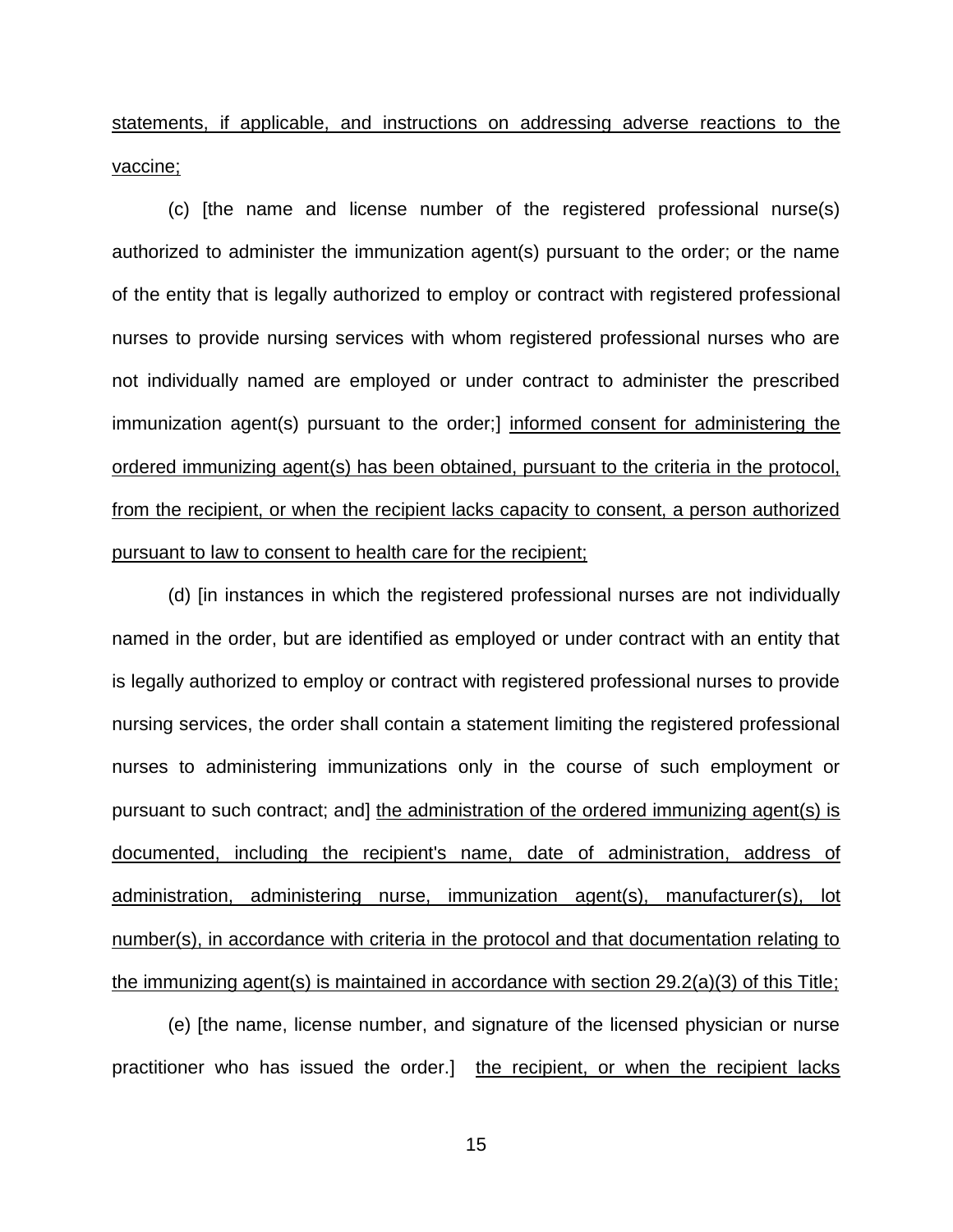capacity to consent, a person authorized pursuant to law to consent to health care for the recipient, receives a certificate of immunization with the recipient's name, date of administration, address of administration, administering nurse, immunization agent(s), manufacturer(s), and lot number(s). With the consent of the recipient or a person authorized to consent for the recipient, the registered professional nurse shall communicate this information to the recipient's primary health care provider;

(f) adverse outcomes resulting from the administered immunizing agent(s) shall be reported to the United States Department of Health and Human Services, as may be required by federal law; and

(g) immunizing agents administered to recipients are reported to the department of health or the New York City Department of Health and Mental Hygiene, as may be required by law.

[(iii) The protocol, incorporated into the order prescribed in subparagraph (ii) of this paragraph, shall require the registered professional nurse to meet the following requirements:

(a) The registered professional nurse shall ensure that each potential recipient is assessed for untoward conditions that would preclude immunization(s) and each recipient's record of immunization with manufacturer and lot number or a potential recipient's refusal to be immunized shall be documented in accordance with section 29.2(a)(3) of this Title.

(b) The registered professional nurse shall be responsible for having emergency anaphylaxis treatment agents, related syringes and needles available at the immunization site.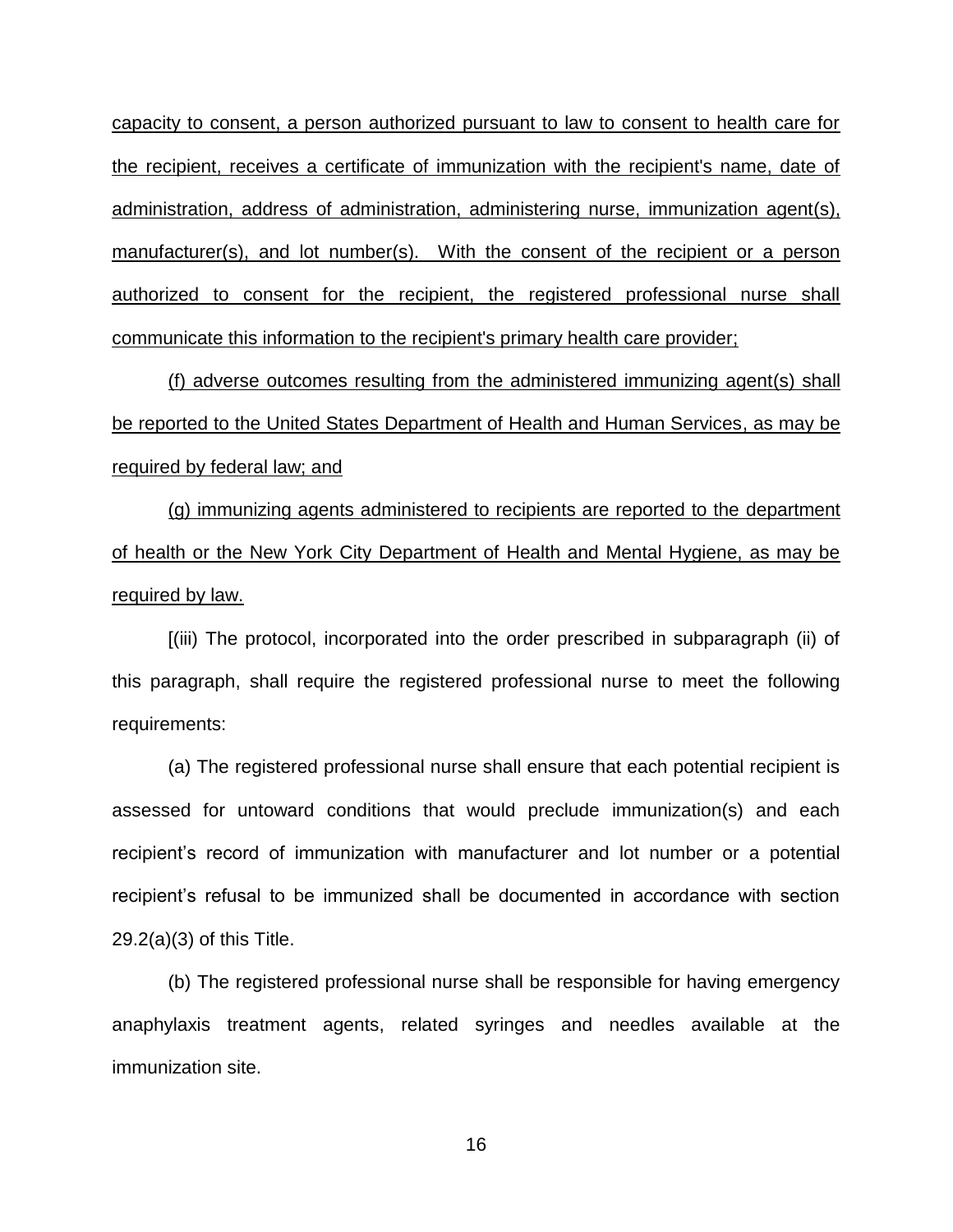(c) The registered professional nurse shall inform each recipient of potential side effects and adverse reactions, orally and in writing, prior to immunization. The registered professional nurse shall provide written instructions to the recipient regarding the appropriate course of action in the event of untoward or adverse reactions, which statements are required to be developed by a competent entity knowledgeable about the untoward or adverse reactions of the immunization agent which shall be administered, such as the Centers for Disease Control of the U.S. Department of Health and Human Services, which issues vaccine information statements. The registered professional nurse shall not administer immunizations unless the recipient is adequately informed as prescribed in this clause and the recipient consents to the immunization; except for minors or other recipients incapable of consenting to the administration of an immunization, in which case a person legally responsible for the recipient shall have given prior written consent to the immunization after having been informed in writing as prescribed in this clause before it may be administered; or shall be in attendance during the immunization, informed as prescribed in this clause, and have consented to the immunization before it may be administered.

(d) The registered professional nurse shall provide to each recipient or other person legally responsible when the recipient is a minor or otherwise incapable of consenting to immunization, a signed certificate of immunization with the recipient's name, date of immunization, address of administration, administering nurse, immunization agent, manufacturer and lot number and recommendations for future immunizations recorded thereon. With the consent of the recipient or a person legally responsible when the recipient is a minor or otherwise incapable of consenting, the